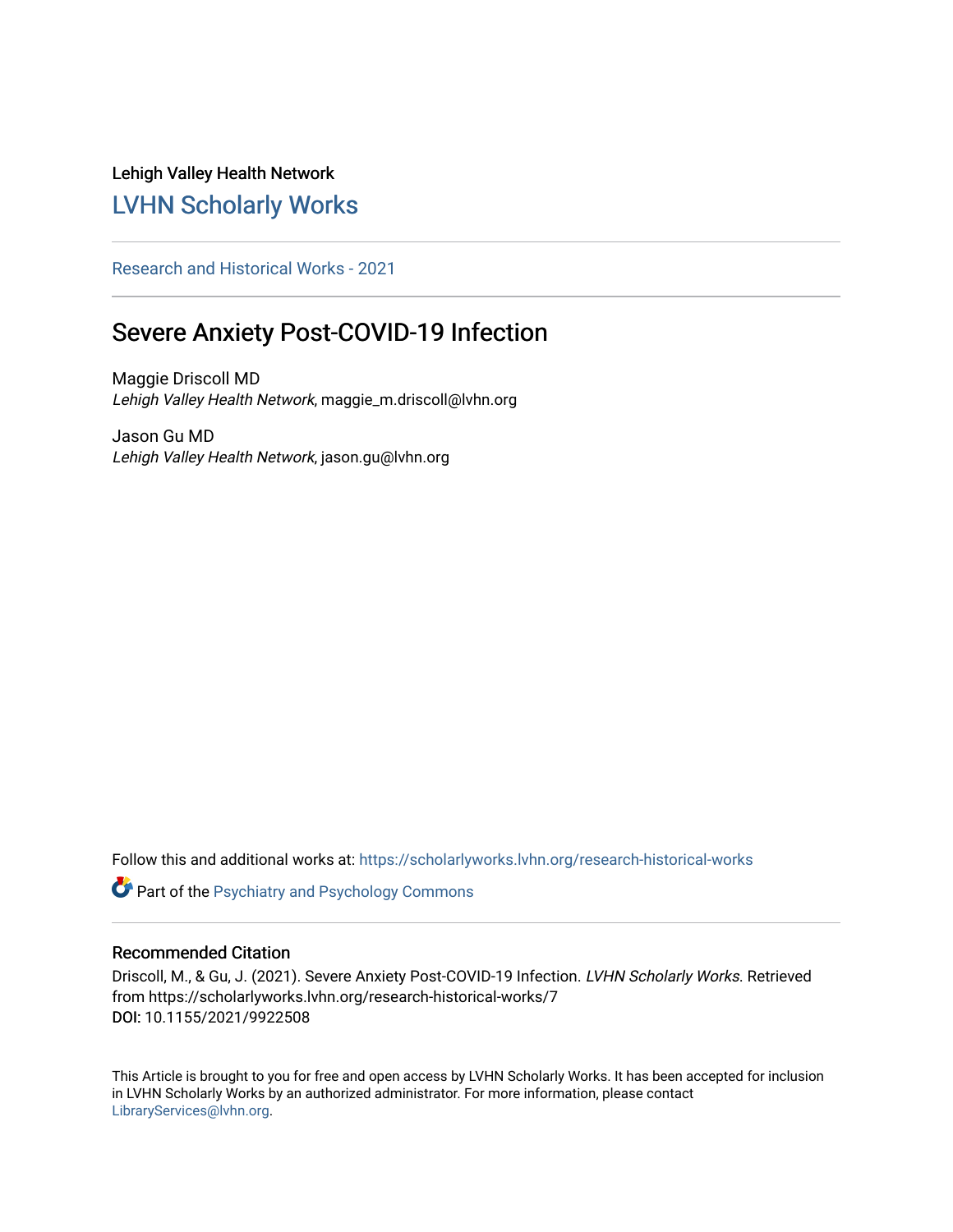# Severe Anxiety Post-COVID-19 Infection

Maggie Driscoll and Jason Gu

#### Abstract

COVID-19 infection is linked to increased risk of neuropsychiatric symptoms such as psychosis and suicidal ideation/behavior. After further review of the literature, there is not a large body of data on anxiety following COVID-19 infection. Most literature found is related to fear/anxiety of contracting and dying from COVID-19. We illustrate a case of a 27-year-old male with no previous psychiatric treatment history or symptomology, who developed severe anxiety with intrusive thoughts of self-harm via firearm after COVID-19 infection. Given the severe nature of the anxiety and intrusive thoughts, the patient feared for his safety and sought acute inpatient admission. The patient was effectively treated with group therapy and psychotropic medications and was able to be discharged in a timely manner with outpatient psychiatric follow-up. Much is still unknown of COVID-19. With this case report, we discuss a potential relationship between anxiety and COVID-19 infection.

#### 1. Introduction

Much is still unknown of COVID-19, much less of any potential psychiatric sequelae of COVID-19. The majority of studies focus more on anxiety related to fear of the pandemic [[1\]](#page-3-0), but few look at anxiety as a potential sequela of COVID-19. Studies have shown that the COVID-19 virus is effective in entering the central nervous system [[2–](#page-3-1)[4\]](#page-3-2). Therefore, some have postulated that anxiety could be a long-term sequela of COVID-19 infection [\[5](#page-3-3)]. Few studies exist on this relationship. A case report was found of patients experiencing severe anxiety in the context of an active, new COVID-19 infection [\[6](#page-3-4)]. Few case reports exist regarding neuropsychiatric symptoms after COVID-19 infection. A case report was found of a 52 year-old patient with no past psychiatric history who developed psychosis after infection of COVID-19 [[7\]](#page-3-5). Even fewer studies exist on sequelae of mild COVID-19 cases. A recent retrospective cohort links severe COVID-19 infection with increased incidence of psychiatric symptom [\[8](#page-3-6)]. We present a case of a 27-year-old male with no previous psychiatric treatment history or symptomology, who developed severe anxiety with intrusive thoughts of self-harm via firearm after a mild case of COVID-19.

#### 2. Case Presentation

Mr. M is a 27-year-old male with no significant past medical or psychiatric history. He presented to the emergency department due to worsening mood, anxiety, and intrusive thoughts of shooting himself. An emergency psychiatric clinician completed a Columbia Suicide Rating Scale in which the patient responded "yes" to 3 of the 6 questions. Mr. M reported "yes" to the following questions: (1) Have you actually had any thoughts of killing yourself? (2) Have you been thinking about how you might do this? (3) Have you had these thoughts and had some intention of acting on them? After the evaluation was completed, acute inpatient psychiatric treatment was recommended. Mr. M was subsequently admitted to the inpatient psychiatric unit voluntarily. On admission, he reported a history of COVID-19 infection roughly 4 weeks prior, with subsequent acute onset anxiety 1 day prior to hospitalization. He stated he was having intrusive thoughts of putting his loaded handgun to his head. He denied intent but stated he felt very unsafe with the firearm in his home due to these intrusive images. He stated he wanted to go upstairs where the firearm was stored to remove the ammunition from the gun but felt unsafe to do so. He reported that the thoughts were strong enough in intensity that he feared for his safety in his own home. He contacted his mother who removed the firearm from the home and urged the patient to seek psychiatric treatment. At the time of admission, Mr. M denied symptoms of psychosis, mania, depression, or PTSD. During initial presentation and throughout hospital stay, Mr. M adamantly denied suicidal ideation, intent, or plan to harm himself. Regarding substance use, he reported vaping nicotine. He also reported alcohol use on the weekends with friends drinking up to 6 drinks per night with up to 18 drinks total for a weekend. Mr. M denied any illicit drug use. Of note, he denied any previous psychiatric treatment history. He was naïve to psychotropic medications. As per collateral history obtained from the patient's wife, she confirmed that the patient had no previous psychiatric treatment history and his anxiety symptoms were preceded by a COVID-19 infection 4 weeks prior to admission. Mr. M had a family history significant for depression and anxiety in his mother. No suicide attempts or substance abuse family history was noted. He is married with no children. He attained a college degree and works for a local insurance company. Vital signs on admission and during hospital stay were unremarkable. Laboratory workup in the emergency department was also unremarkable. No imaging was performed. Mr. M was treated with hydroxyzine 25 mg q 6 hours prn for anxiety and melatonin 3 mg nightly prn for sleep, as well as fluoxetine, which was titrated up from 10 mg to 20 mg upon discharge, for anxiety and intrusive thoughts. Through the course of the hospitalization, Mr. M was stabilized with a multidisciplinary approach that included daily lethality assessments, pharmacotherapy, and group psychotherapy over a 4-day hospital stay.

#### 3. Discussion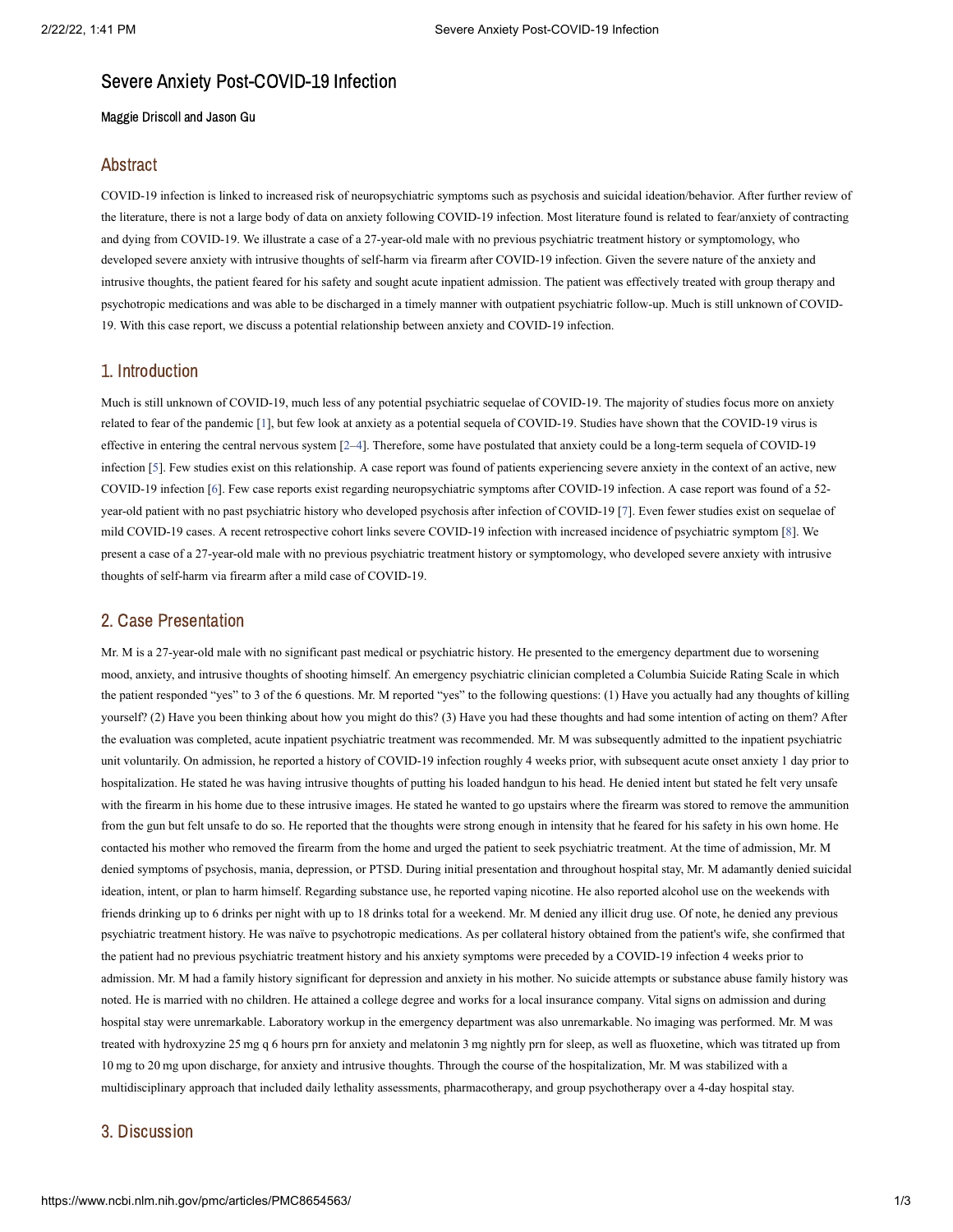#### 2/22/22, 1:41 PM Severe Anxiety Post-COVID-19 Infection

Our case illustrates an otherwise healthy man who developed sudden and severe anxiety. The only notable stressor is a recent COVID-19 infection. Given available but limited evidence associating COVID-19 infection with neuropsychiatric symptoms, we ask if our patient's anxiety could be related to his COVID-19 infection.

One way to help understand the sequelae of the current COVID-19 infection is to compare psychiatric symptoms seen in COVID-19 to past coronavirus infections like severe acute respiratory syndrome (SARS), which was shown to be associated with new psychiatric diagnoses on followup including posttraumatic stress disorder, depression, somatoform pain disorder, panic disorder, and obsessive-compulsive disorder [\[9](#page-3-7)]. Though anxiety is not specifically listed, our patient's presentation could be classified as a panic attack or obsessions. One limitation of this case was that the anxiety occurred prior to admission and had resolved by the time the patient was admitted to inpatient psychiatry, and thus, we were not able to evaluate the anxiety as it occurred and were limited to patient's history and collateral history. This made it difficult to further narrow down the patient's diagnosis.

This case parallels other case reports in some ways in that our patient experienced extreme anxiety and suicidal thoughts like the patients seen by Ferrando et al. and Chacko et al. in their respective case reports [[6](#page-3-4), [7\]](#page-3-5). However, our patient exhibited no psychosis and his anxiety quickly abated when the firearm was removed from his home. His anxiety occurred several weeks after his COVID-19 infection, and he did not experience any further symptoms while being treated on inpatient psychiatry. The acute onset and resolution of our patient's symptoms, while reassuring from a treatment perspective, are also concerning for how quickly and severely these affected our patient and offer significant concern for potential other patients who do not have close available supports to help secure items like firearms that can be lethal in suicide. Thus, further research is needed to assess neuropsychiatric sequelae of COVID-19 infections.

As a case report, possible conclusions are limited. However, should further study confirm anxiety as a sequela of COVID-19 infections, the implications could be significant. Not only would that help further our understanding of COVID-19 but also that practically would help us to focus efforts to screen and treat a potentially vulnerable population.

#### 4. Conclusion

As the COVID-19 pandemic progresses, more is being learned about its effects and aftereffects. Our case mirrors others that describe potential neuropsychiatric symptoms related to COVID-19 infection. In our case, our patient after COVID-19 infection experienced severe anxiety that was debilitating and dangerous enough to require psychiatric admission. Given the potential psychiatric severity of this presentation in the absence of other precipitating factors, we recommend further study into anxiety as a potential sequela of COVID-19 infection.

#### Acknowledgments

The authors would like to acknowledge Katherine Martin, MD Department of Psychiatry, Lehigh Valley Health Network, Bethlehem, Pennsylvania.

### Data Availability

The authors confirm that the data supporting the findings of this case report are available within the article.

# Ethical Approval

At LVHN, a single case report does not require IRB review and approval as it does not meet their definition of research.

#### Consent

The patient signed consent authorizing the writing and publication of this case report.

# Conflicts of Interest

The authors declare that they have no conflict of interest. The case report was completed and performed as part of employment in Lehigh Valley Health Network.

# Article information

Case Rep Psychiatry. 2021; 2021: 9922508. Published online 2021 Dec 1. doi: [10.1155/2021/9922508](https://dx.doi.org/10.1155%2F2021%2F9922508)